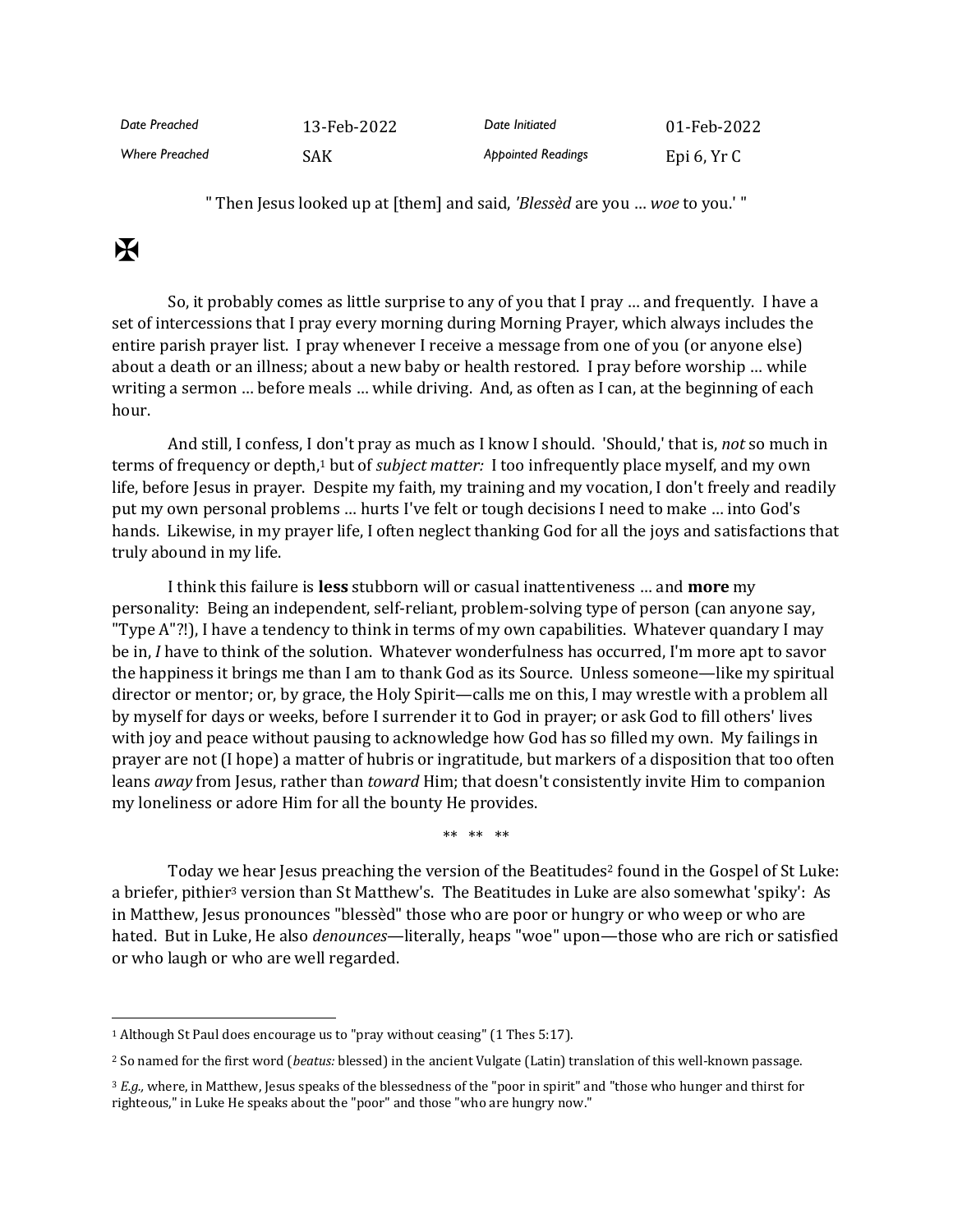Now, we're tempted to hear this as a stark pronouncement of divine justice: God will pity those who suffer now, but will inflict those same sufferings on those who are skating through this life. I, however, don't think Jesus is foretelling people's fates here. His message isn't that human existence is some giant wheel of fortune that God never stops spinning4: If you're on-top now, you're sure to be at the bottom before too long.5 While, throughout Scripture, God's certainly expresses a "preferential option"<sup>6</sup> for the poor and the abused and the neglected, **|** God's desire, as consummately expressed in Jesus and the Cross, is for *all* to be fed … for *all* to be satisfied … for *all* to be free.

If we look at the whole Gospel of Luke a bit more carefully, we notice the same pronouncements Jesus uses today—"blessing" [μακάριος and "woe" [οὐαί]—coming from His mouth repeatedly: almost always to pronounce favor on those who turn to and place their trust in Him … and to denounce those who doubt or turn away from Him. "Blessèd are those who accept Me; blessèd are those who hear the word of God and obey it."7 "But woe to those whose faith is a hollow spectacle or merely superficial; woe to those who cause others to stumble."<sup>8</sup>

This broader look helps us understand that in the Beatitudes, Jesus isn't talking about *fate*, but *faith:* a steadfast Christian disposition … a prayerful posture that leans *toward* Jesus through *all* the seasons of our lives: the sorrows and wants *and* the joys and satisfactions.<sup>9</sup> ¶Blessèd are we when we lean toward Jesus by holding Him fully in prayer during the flush seasons and content conditions of our lives … and woe to us when, brimming with both self-will and self-satisfaction, we succumb to thinking how much we've achieved all by ourselves. ¶Blessèd are we when we lean toward Jesus by falling into His arms in prayer during the fractured, hurting, tender times all of us face … and woe to us when we despair of having to endure them all alone. ¶Blessèd are we when that awful diagnosis or dreaded phone call drives us right into His arms … and woe to us if, when the crisis has passed, we sigh with relief and rebuff His embrace, once again.

The "blessings" and "woes" of the Beatitudes in Luke are not some divine scorecard for determining whom God will, ultimately, bless or condemn. Rather, they are Jesus' very personal, very honest sketch of the ever-oscillating existence each one of us lives, every day … and His imploring us to invite Him into *each* of those days; His calling us to a disposition of faithful and constant prayer, in times of blessing, times of woe … and all the times in-between.

\*\* \*\* \*\*

Like any habit or disposition, our 'leaning-toward-ness' must be learned, through practice and repetition. I began this sermon with a candid confession of just how challenging this can be, so let me conclude it with a suggestion of how we might begin: Every day, intentionally set aside five

<sup>7</sup> Lk 7:23; 11:28.

<sup>4</sup> This was a not-uncommon conception of human existence in both classical and medieval philosophy.

<sup>5</sup> I am reminded here of the late medieval Latin poem "O Fortuna" that Carl Orff set to music in his *Carmina Burana:* "O Fortune, | like the moon | you are changeable, | ever waxing | ever waning; | hateful life | first oppresses | and then soothes | playing with mental clarity; | poverty | and power| it melts them like ice."

<sup>6</sup> To use a phrase from twentieth-century Roman Catholic liberation theology.

<sup>8</sup> Lk 11:42-43; 17:1.

<sup>9</sup> I hear Jesus 'channeling' what we hear today from the prophet Jeremiah: Do not trust in mere *mortal* ends, but always and fully in the Lord.